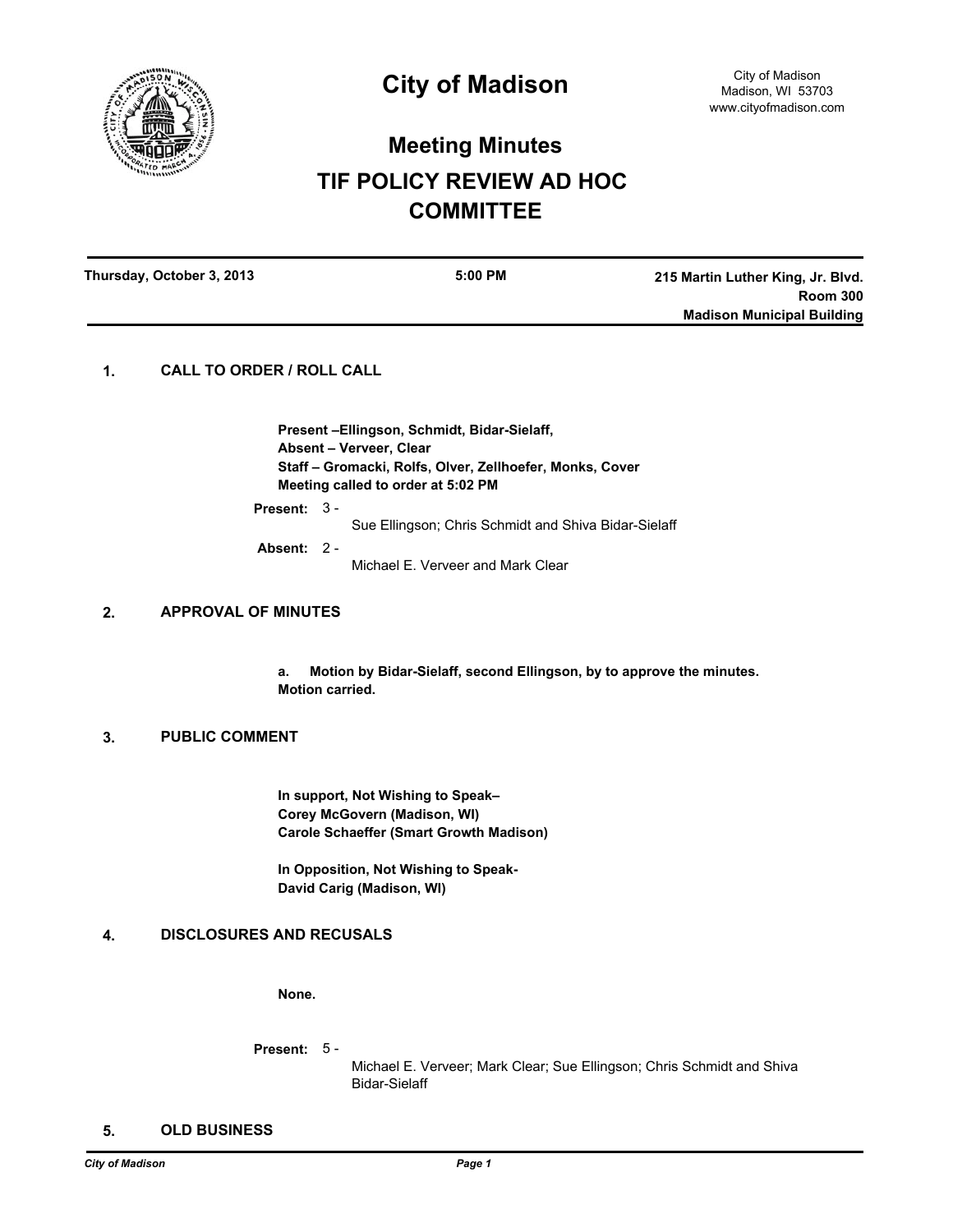**[29485](http://madison.legistar.com/gateway.aspx?m=l&id=/matter.aspx?key=32331)** Accepting the revised TIF Policy approved by the Economic Development Committee on February 20, 2013 for Common Council consideration and adoption. [TIF Policy by EDC Feb 20 2013.pdf](http://madison.legistar.com/gateway.aspx?M=F&ID=dbc3830e-0a60-4c90-8427-7ace027a339f.pdf) [Comparison Matrix of Existing TIF Policy to EDC Proposal](http://madison.legistar.com/LegislationDetail.aspx?ID=1452413&GUID=5FE6CDB3-394A-42E9-96B7-3B4D5F932C70&Options=ID|Text|&Search=30799) *Attachments:* **Motion to refer to the next meeting by Ellingson, second by Bidar-Sielaff. Verveer arrived at 5:04 PM. Schmidt said he would like to step back and talk about how the entire process should play out, specifically when an application is received, how the review process should play out. Motion by Bidar-Sielaff, second by Ellingson to suspend the rules to allow for additional comment. Motion carried. Speaking In Support: Brenda Konkel (Madison, WI) – Konkel spoke about the need for additional funds for affordable housing funds. She handed out a spreadsheet that described the affordable housing income levels for Dane County. She said that she usually pushed for income levels of 30% of AMI because that is where the most need is in the County. She said there is very little housing available for people who are making this level of income in the County; typically she sees 5-6 units per week that will work for people at this income level. Verveer asked Konkel if she had seen the draft of the policy that was being discussed. Konkel said that the primary issue she was concerned about setting the affordable housing levels at a number low enough to help the large number of people in need. Schmidt asked the Committee what they would like to see in a process to review applications for funding when they do come in. Bidar-Sielaff said that one of the things she recognized as a part of this review of policy was that policy makers were not involved early enough in the process when a TIF application was being reviewed and considered. She said a process that was more along the lines of Plan Commission report and discussion among policy makers would provide more insight. Verveer said he would like to see a process where the Board of Estimates had a more rigorous role in the review of applications for TIF funding. He noted that in the past, the BOE was brought policy questions earlier in the review process, instead of later on after a tentative deal, that may or may not include exceptions, had been struck. He noted that in the past when deals were done in his district, TIF Staff had gone through the deal with him prior to the project coming the Council for action. Schmidt said that it appeared to him that the existing policy was drafted to eliminate this from the process. Verveer noted that the existing policy did include bringing projects to the BOE earlier on. Gromacki said the existing policy did allow for the BOE to address issues where there were disagreements between Staff and an applicant, but did not instruct staff to** 

**Clear arrived at 5:20 PM.**

**report to BOE earlier in the process.**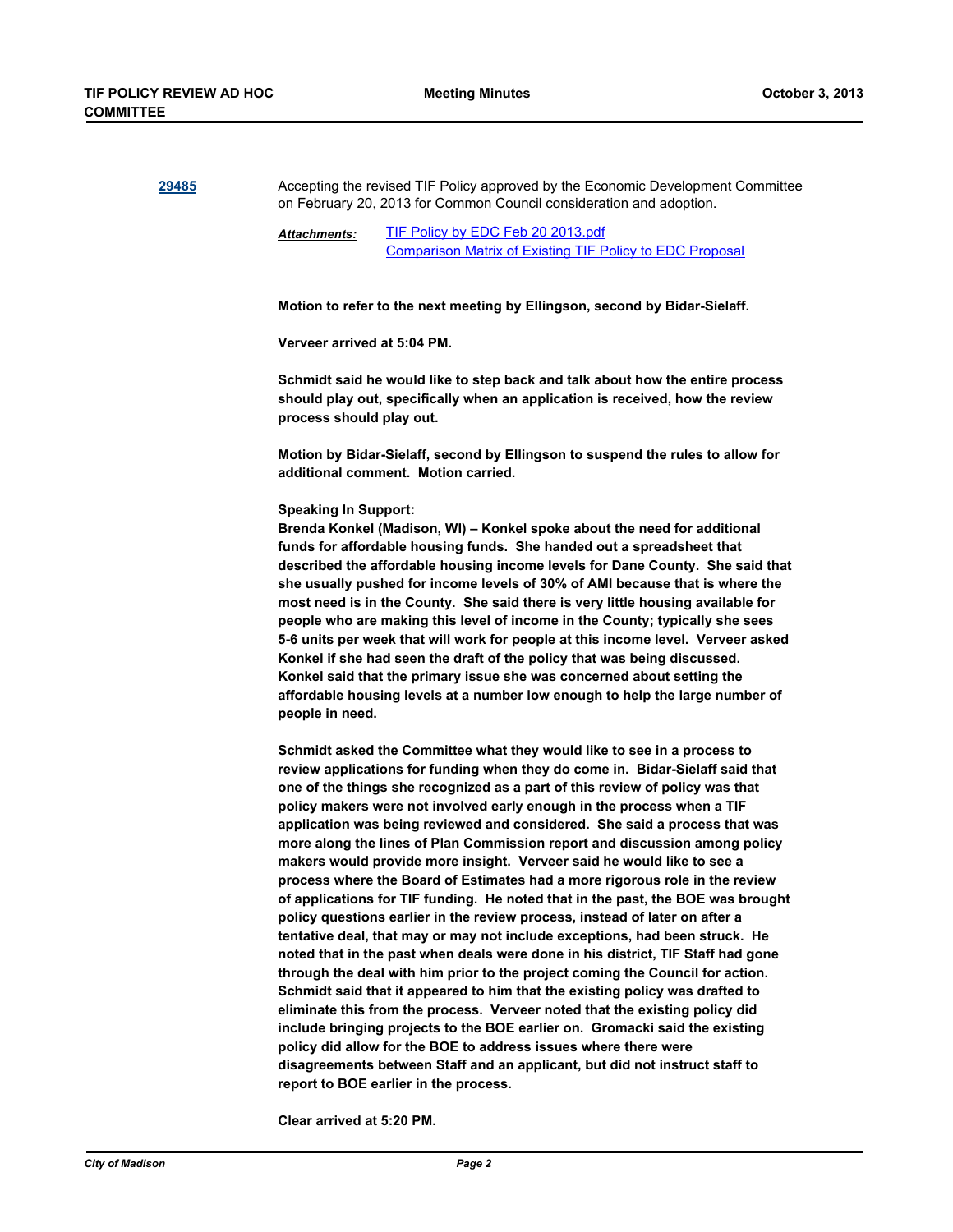**Olver said his fundamental premise was that flexibility was good, as it would allow policy makers to tell staff what they would like to support with TIF funds. He said gap analysis and the 50% rule are the two primary items where there were issues in the EDC's opinion. He said that in his view, gap analysis worked 90% of the time. Discussion took place around what projects the City may or may not have lost due to the City's TIF Policy. Olver said maybe policy makers wanted to set up speculative TIDs where they would like to see projects occur, including in high need neighborhoods. He said the benefit of flexibility was that it would send a message to staff and the developers about what the City would like to see for development areas.** 

**Bidar-Sielaff said she felt that the City Council was not brought in on the negotiations for TIF funding early enough, such as in closed session in the Board of Estimates. She said that she would like to see the Council articulate its goals and review them on a regular basis. Bidar-Sielaff said she would like to see this process happen with every project that came to the City, regardless of whether or not it fit within the adopted policy framework. At Verveer's request, Gromacki went through the current process for the review of projects that have applied for TIF funding. Verveer also asked Gromacki to review the process, relative to interaction with the BOE and other City bodies. Gromacki noted that the TIF application fee was only collected when an agreement on the actual TIF assistance was close. This timing was to ensure that the final number for assistance was set so the fee could be accurately calculated.** 

**Olver said that there are occasional moments where there are policy triggers that need to be decided. He noted that this might be an obvious moment for the BOE or the Mayor to review the project and give staff an indication on the policy decision that would be made.** 

**Schmidt asked Bidar-Sielaff when she would like things to go to BOE. Bidar-Sielaff said she would like to see projects go to BOE earlier in the process. She said this would provide a place to also see where things went off course if a project was rejected or the developer pulled out. She said if all parameters were met, then the only time that BOE would need to see it would be at introduction. She said if there were roadblocks or exceptions to the policy, these could be brought to the BOE before a final project was approved or agreed to.** 

**Clear said the point of the TIF Policy was to provide Staff and potential applicants where exceptions would be made. Schmidt said he was very frustrated with and tired of hearing unfounded stories of TIF projects that didn't go through or even come to Madison, without hearing numbers, names or examples. He said the WHEDA gap and the greenfield TID issues still needed to be addressed. He said that without hearing specific numbers or examples, why would the Council throw out the current policy? Bidar-Sielaff said that the EDC Proposal seemed to be going towards "guidelines" as opposed to "policy". "Guidelines" in her view were softer and murkier than "policy". She said if switching from "policy" to guidelines" was the direction of the Council, then the Council needed to have a much more involved role with the review of a project. Bidar-Sielaff said that even if there was a balance between "guidelines" and "policy" and the Council had to have more involvement, she pointed out that this would make Staff's job more difficult as Staff was still being asked to implement policy as set by the Council, not**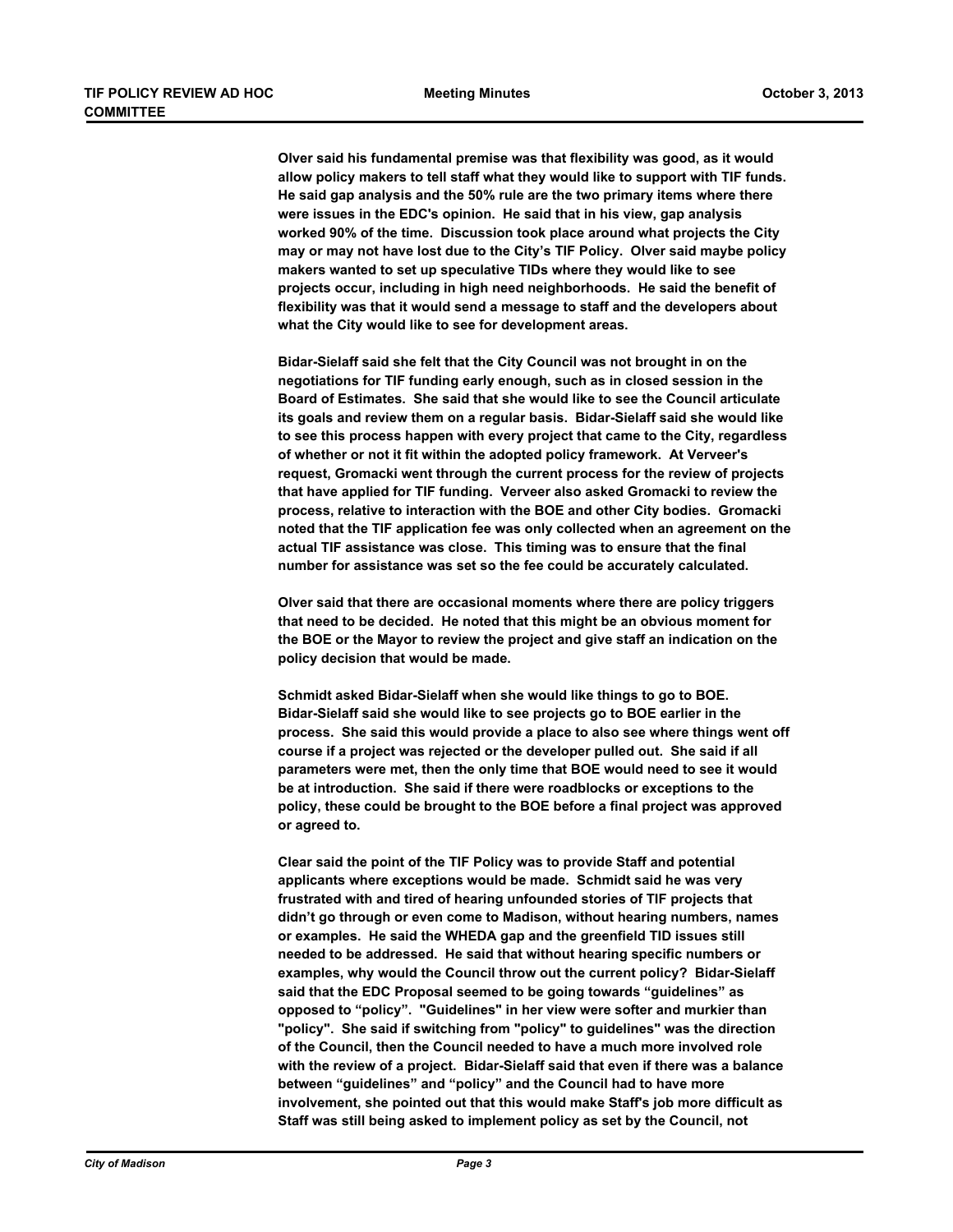#### **guidelines.**

**Ellingson said she found it very difficult to judge all of the hypothetical projects. Ellingson said it might be good to ask Gromacki to draft a hypothetical policy that would address the issues identified by the Committee, but that would still be workable. Verveer stated that Gromacki's September memo did just that. Ellingson said she felt that the process was okay the way it currently worked, given the level of detail that was involved with a TIF project. Ellingson said she would like to see a more robust report, including all of the factors that the Council should be considering. She said she would like to see reports that addressed the age of the TID, competitive factors, the type of project, etc. She also asked to see reports on why projects failed, such as the 800 Block of East Washington Avenue. Gromacki and Olver provided an overview of the two previous projects that did not occur on the 800 Block of East Washington Avenue.** 

**Ellingson said she would like to see a clear policy, along with a Council briefing when there are projects that do fall through to help everyone learn from the process, or when there are large projects that do succeed. Bidar-Sielaff said she felt that Gromacki's September 19, 2013 memo and that put the concepts in the September 19, 2013 memo in matrix form that was provided to the Committee for this meeting was a good start. She wanted to see the Staff Team membership as represented in the EDC Proposal, and their responsibilities identified, and how the members produce the written TIF report. She said that the written report should include both the hard numbers but also some qualitative information in the report such as the life of the TID and the overall financial status of the TID. Verveer asked Gromacki to share examples of previous Staff Reports. Clear noted that the reports that Planning Staff created for a project would be a good model, indicating where items either met the relevant policies or where they did not. He also noted that other Agencies could also be involved with the crafting of this report.**

**Ellingson said she would still like to see a draft of a policy from Staff, based upon the input from the Committee.** 

**Olver noted that there are projects that are coming forward, specifically Judge Doyle Square, that will challenge the existing TIF policy. Schmidt said that those types of projects generally saw a greater deal of oversight anyway and did not require revising the entire policy. Clear noted that the bottom line was that the Council was still the backstop and made a decision on every TIF loan. Bidar-Sielaff said that the current policy was set outside of specific goals for projects. She would like to see a policy that melds the two ideas of goals and objectives while also providing some specific numbers that outline what the development community can expect. She posed the following questions for the Committee to discuss. Who is the Staff Team? Who runs the staff team? Who writes the report to Council? Bidar-Sielaff also wanted to see a better summary of these items for the Council, along with a better defined Staff Team, and a further discussion of how and when the process should come to policy makers with exceptions or a description of the project in question.** 

**Schmidt asked if the policy should include a specific discussion of land banking projects and how these exceptions should be made. Olver said the Committee and Council should articulate as clearly as possible what they would like to see in a Policy. Schmidt said it appeared that the Committee**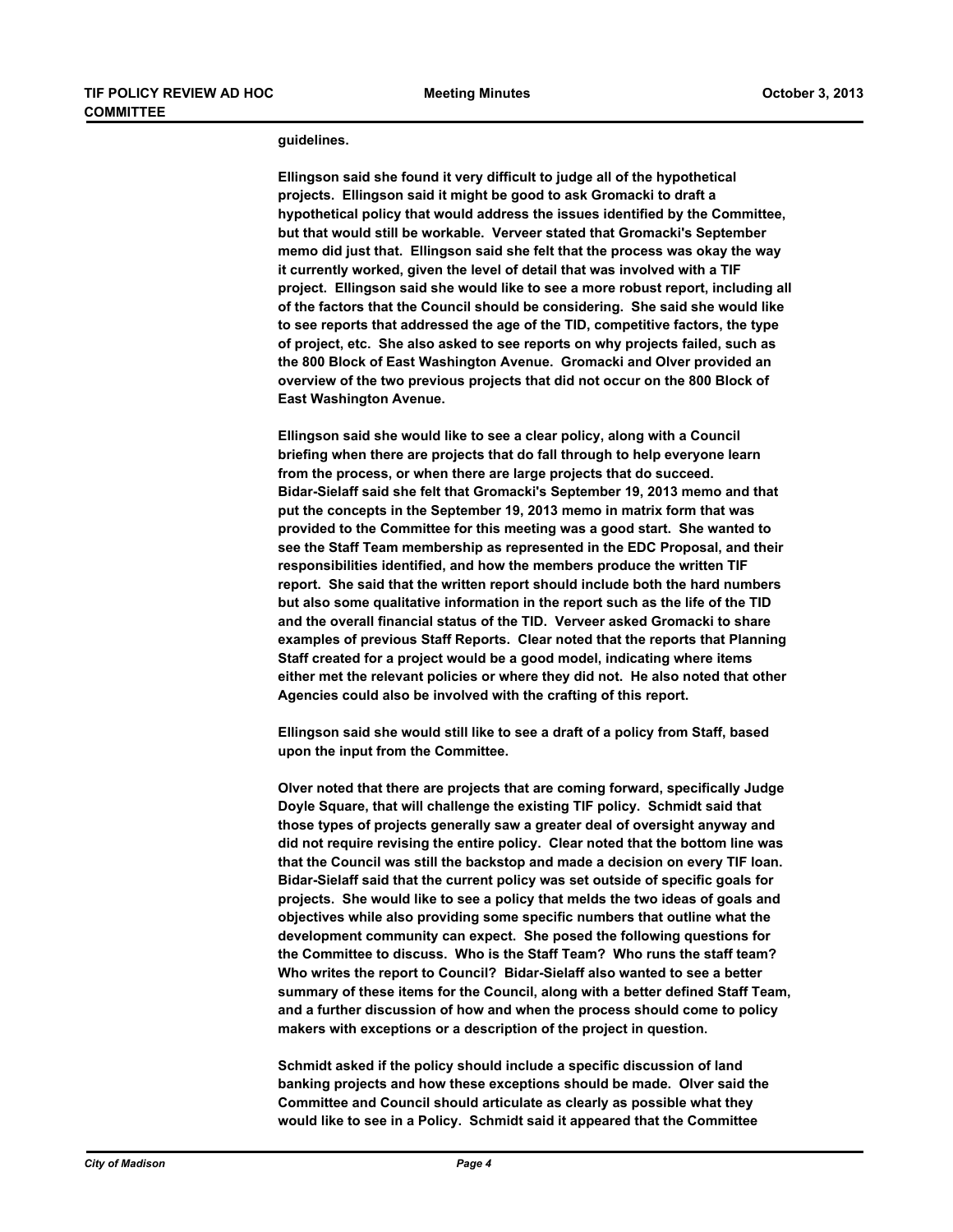**would like a baseline policy to measure a project against, and then identify where the Council would consider exceptions.** 

**Verveer made a motion to suspend the rules to allow additional speakers, second by Ellingson. Motion carried. There were no additional speakers, other than an acknowledgement of the comments provided via e-mail by Susan Pastor.** 

**Motion for referral carried.**

### **6. REPORTS**

**[30913](http://madison.legistar.com/gateway.aspx?m=l&id=/matter.aspx?key=33839)** Communications and Reports of the 2013 TIF Policy Review Ad Hoc Committee

| <b>Attachments:</b> | 2013 TIF Ad Hoc Com presentation - 07-09.pdf                                 |
|---------------------|------------------------------------------------------------------------------|
|                     | Legistar File #29153 - EDC Recommended Policy                                |
|                     | Legistar File #30799 - Comparison Matrix of Existing TIF Policy to EDC Prope |
|                     | Mertz Itr - 2013 07-10.pdf                                                   |
|                     | Mertz Itr - 2013 07-31 Members of the TIF Revision Committee.pdf             |
|                     | Pastor e-mail Itr 2013 08-01.pdf                                             |
|                     | Olver TIF Ad Hoc Com presentation - 2013 08-01.pdf                           |
|                     | JRB TIF Presentation - OLVER 2013 08-26.pdf                                  |
|                     | Pastor e-mail comments 2013 08-29.pdf                                        |
|                     | Pastor e-mail(2) 2013 08-29.pdf                                              |
|                     | Kozlovsky email 2013 08-29.pdf                                               |
|                     | Mertz email - 2013 08-29.pdf                                                 |
|                     | Creation vs Capture Exvaluating the True Costs of TIF - Carig Handout 2013   |
|                     | 2013 08-29 TIF Policy Review Ad Hoc Com - Registrations .pdf                 |
|                     | TIF Policy IV But for Rewrite - 9-12-13.pdf                                  |
|                     | Alternatives to 50 Percent Rule Slide.pdf                                    |
|                     | Memo on Business Incentive Programs.pdf                                      |
|                     | 2013 09-19 TIF Policy Review Ad Hoc Com - Registrations.pdf                  |
|                     | TIF Policy IV But for Rewrite - matrix.pdf                                   |
|                     | Pastor e-mail 2013 10-03.pdf                                                 |
|                     | 2013 10-03 TIF Policy Review Ad Ho Com - Registrations.pdf                   |
|                     | Sample TIF Report - Facility Gateway 4-24-13.pdf                             |
|                     | Sample TIF Report - 309 W Johnson 5-29-13.pdf                                |
|                     | Sample TIF Report - Gebhardt 3-6-12.pdf                                      |
|                     | Sample TIF Report - University Crossing Phase II 6-21-12.pdf                 |
|                     | Sample TIF Report - Wingra Clinic 12-13-11.pdf                               |
|                     | DRAFT TIF Goals and Objectives - 2013 10-28.pdf                              |
|                     | DRAFT TIF Underwriting Policy - 2013 10-28.pdf                               |
|                     | Pastor e-mail 2013 11-04.pdf                                                 |

#### **7. DISCUSSION OF FUTURE MEETING DATE(S)**

**The next meeting was set for Nov 4, 2013 at 4:30 PM.** 

**Staff was asked to split the policy in to a TIF Goals and Objectives and a TIF Underwriting manual, along with samples of the previous TIF reports from Gromacki.**